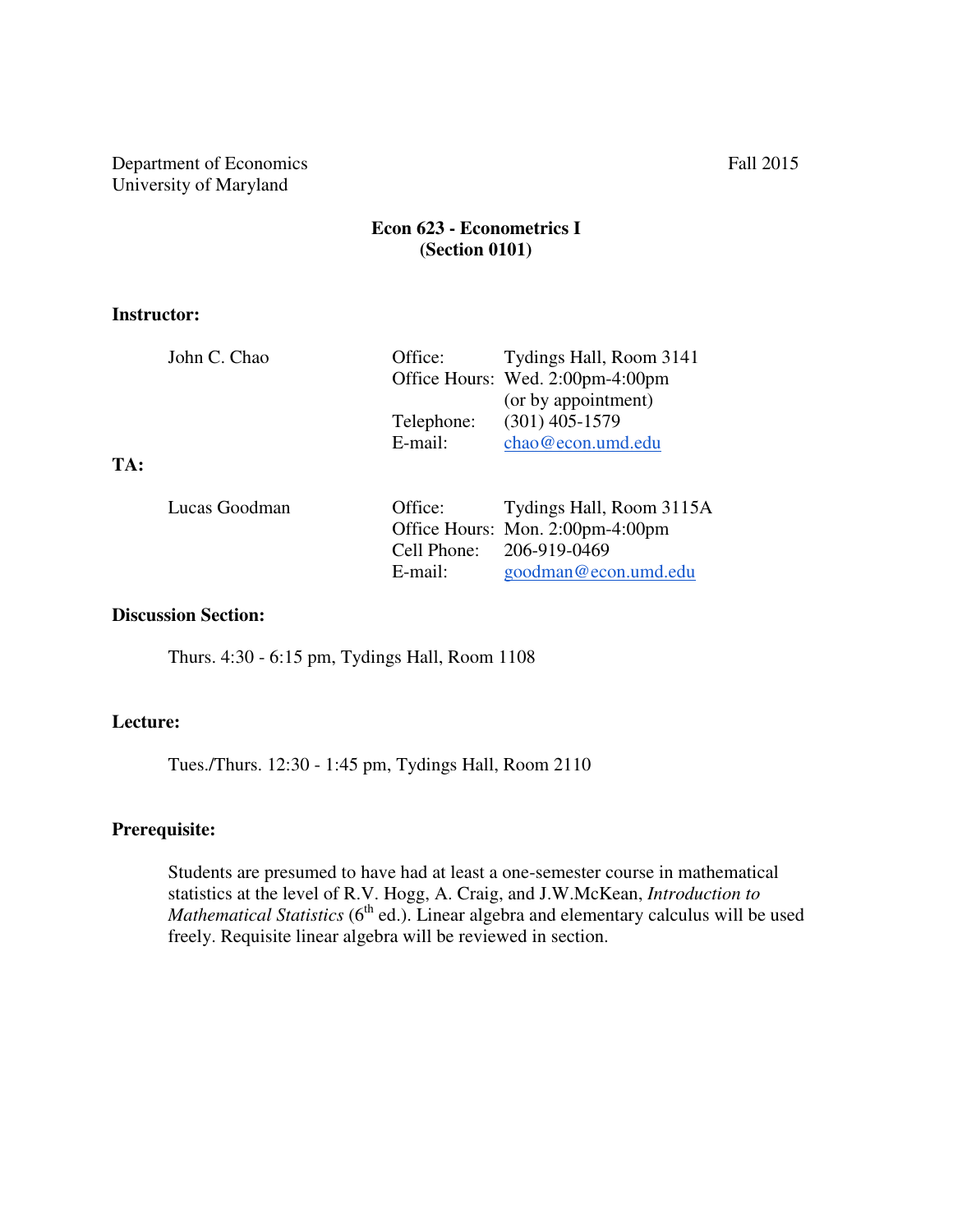### **Academic Integrity:**

Academic integrity is a foundation for learning. The University has approved a Code of Academic Integrity available on the web at

www.president.umd.edu/policies/iii100a.html. The Code prohibits students from cheating on exams, plagiarizing, submitting the same paper for credit in two courses without authorization, buying papers, submitting fraudulent documents, and forging signatures.

#### **Students with Disability:**

A student, who has a documented disability and who wishes to receive accommodation or services from the University's Disabilities Support Service (DSS), must first complete a registration process which involves meeting with one of the senior staff members at DSS and providing the appropriate documentation. An appointment with DSS can be scheduled by calling (301) 314-7682.

## **Principle Textbook:**

(G) W. H. Greene, *Econometric Analysis*, 7th Edition. Prentice Hall, 2011. (ISBN-10: 0131395386)

## **Recommended Supplementary Textbook:**

(W) J. Wooldridge, *Econometric Analysis of Cross Section and Panel Data*, 2nd Edition. MIT Press, 2010. (ISBN-10: 0262232588)

## **Other Econometric Texts:**

The following is a non-exhaustive list of other econometrics textbooks.

T. Amemiya, *Advanced Econometrics.* Harvard University Press, 1985.

 E.R. Berndt, *The Practice of Econometrics: Classic and Contemporary.* Addison-Wesley, 1991. (B)

R. J. Bowden and D. Turkington, *Instrumental Variables.* Cambridge University Press, 1984.

G. C. Chow, *Econometrics.* McGraw Hill, 1983.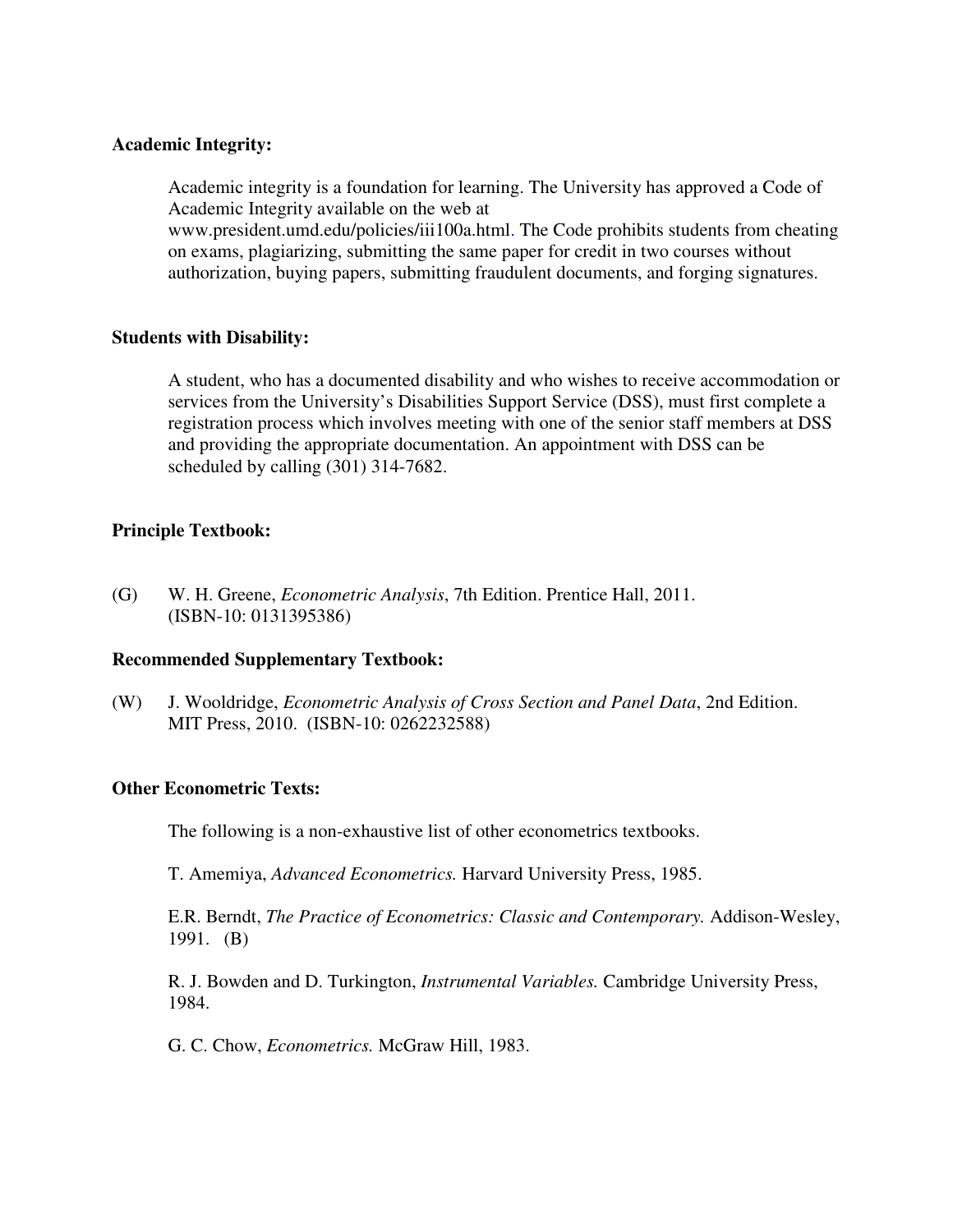A.C. Cameron and P.K. Trivedi, *Microeconometrics: Methods and Applications*. Cambridge University Press, 2005. (CT)

 R. Davidson and J. MacKinnon, *Estimation and Inference in Econometrics.*  Oxford University Press, 1993. (DM)

A. S. Goldberger, *A Course in Econometrics.* Harvard University Press, 1991.

E. Greenberg and C. E. Webster, *Advanced Econometrics: A Bridge to the Literature:*  Wiley, 1983.

Hayashi, F. (2000). *Econometrics*. Princeton: Princeton University Press.

D. F. Hendry and K. F. Wallis, *Econometrics and Quantitative Economics.* Blackwell, 1986.

J. Johnston and J. DiNardo, *Econometric Methods*, 4th Edition. McGraw Hill, 1997. (JD)

 G. G. Judge, et al., *The Theory and Practice of Econometrics*, 2nd Edition. Wiley, 1985. (JGHLL)

J. Kmenta, *Elements of Econometrics*, 2nd Edition. MacMillan, 1986.

G. Maddala, *Econometrics.* McGraw Hill, 1977.

E. Malinvaud, *Statistical Methods of Econometrics*, 3rd Edition. North-Holland, 1980.

P. A. Ruud, *An Introduction to Classical Econometric Theory*, Oxford University Press, 2001. (PR)

J. D. Sargan, *Lectures on Advanced Econometric Theory.* Basil Blackwell, 1988.

A. Spanos, *Statistical Foundation of Econometric Modeling.* Cambridge University Press, 1986.

P. Schmidt, *Econometrics.* Marcel Dekker, 1976. (S)

H. White, *Asymptotic Theory for Econometrician,* Revised Edition. Academic Press, 2000. (W)

H. Theil, *Principles of Econometrics.* Wiley, 1971.

A. Zellner, *An Introduction to Bayesian Inference in Econometrics.* Wiley-Interscience, 1996. (Z)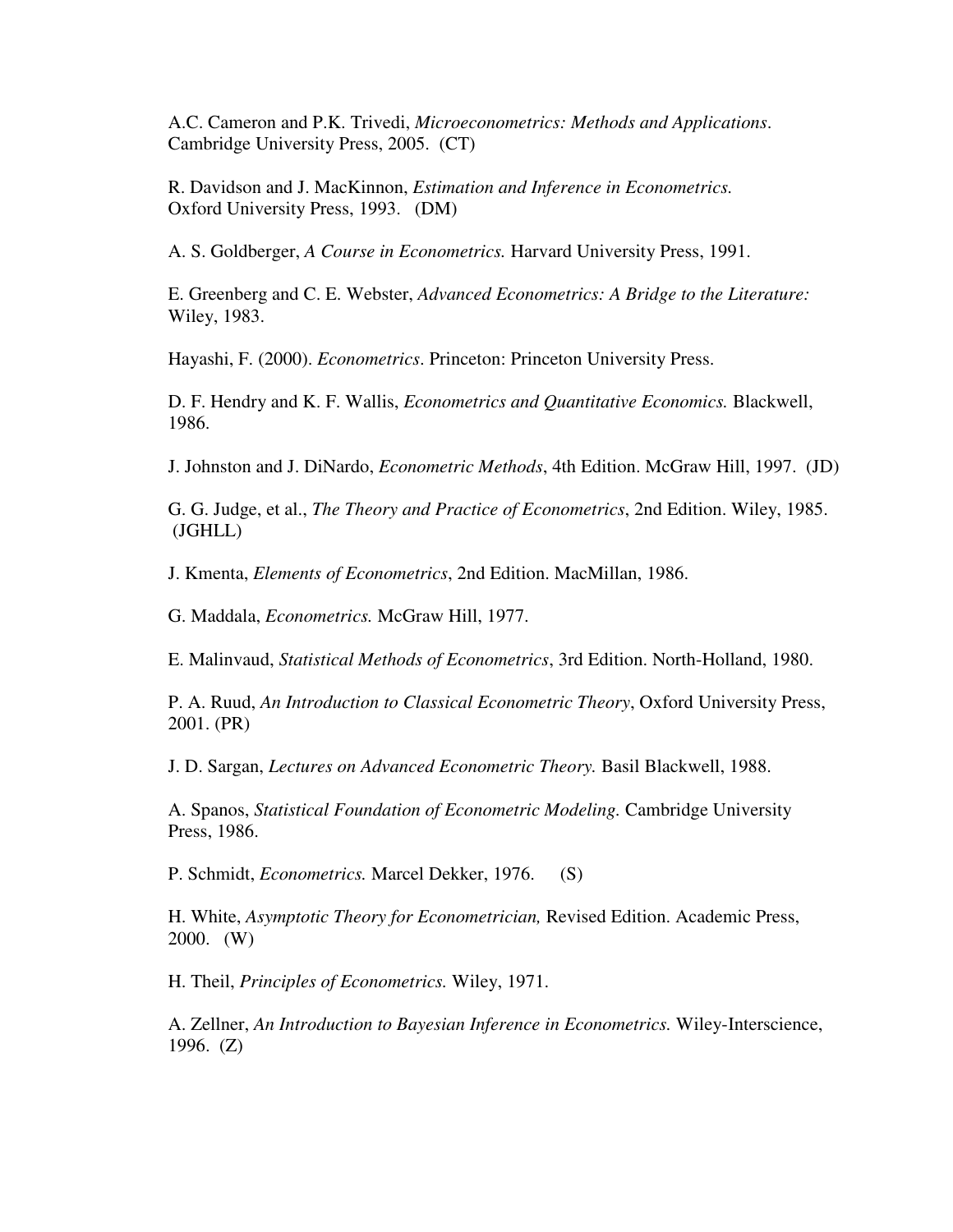#### **Statistics Texts:**

These are especially useful for students who desire a more complete treatment of a topic in statistical theory or who plan further work in econometrics.

D. Cox and D. Hinkley, *Theoretical Statistics.* Chapman and Hall, 1974.

E. L. Lehmann and G. Casella, *Theory of Point Estimation*, 2nd Edition Springer, 1998.

E. L. Lehmann and J.P. Romano, *Testing Statistical Hypotheses*, 3rd Edition. Springer, 2005.

C. R. Rao, *Linear Statistical Inference and Its Application.* Wiley, 1973.

R. J. Serfling, *Approximation Theorems of Mathematical Statistics.* Wiley, 1980.

S. D. Silvey, *Statistical Inference.* Chapman and Hall, 1975.

#### **Handbooks:**

Z. Griliches and M. Intriligator, eds., *Handbook of Econometrics*, Vol. 1. North-Holland, 1983.

Z. Griliches and M. Intriligator, eds., *Handbook of Econometrics*, Vol. 2. North-Holland, 1984.

Z. Griliches and M. Intriligator, eds., *Handbook of Econometrics*, Vol. 3. North-Holland, 1986.

R. Engle and D. McFadden, eds., *Handbook of Econometrics*, Vol 4. Elsevier, 1994.

J. Heckman and E. Leamer, eds., *Handbook of Econometrics*, Vol 5, Elsevier, 2001.

#### **Exercise Collections:**

P. C. B. Phillips and M. R. Wickens, *Exercises in Econometrics,* Vol. I & II. Allen/Ballinger, 1978.

K. Abadir and J. Magnus, *Econometric Exercises Vol 1: Matrix Algebra*. Cambridge University Press, 2005.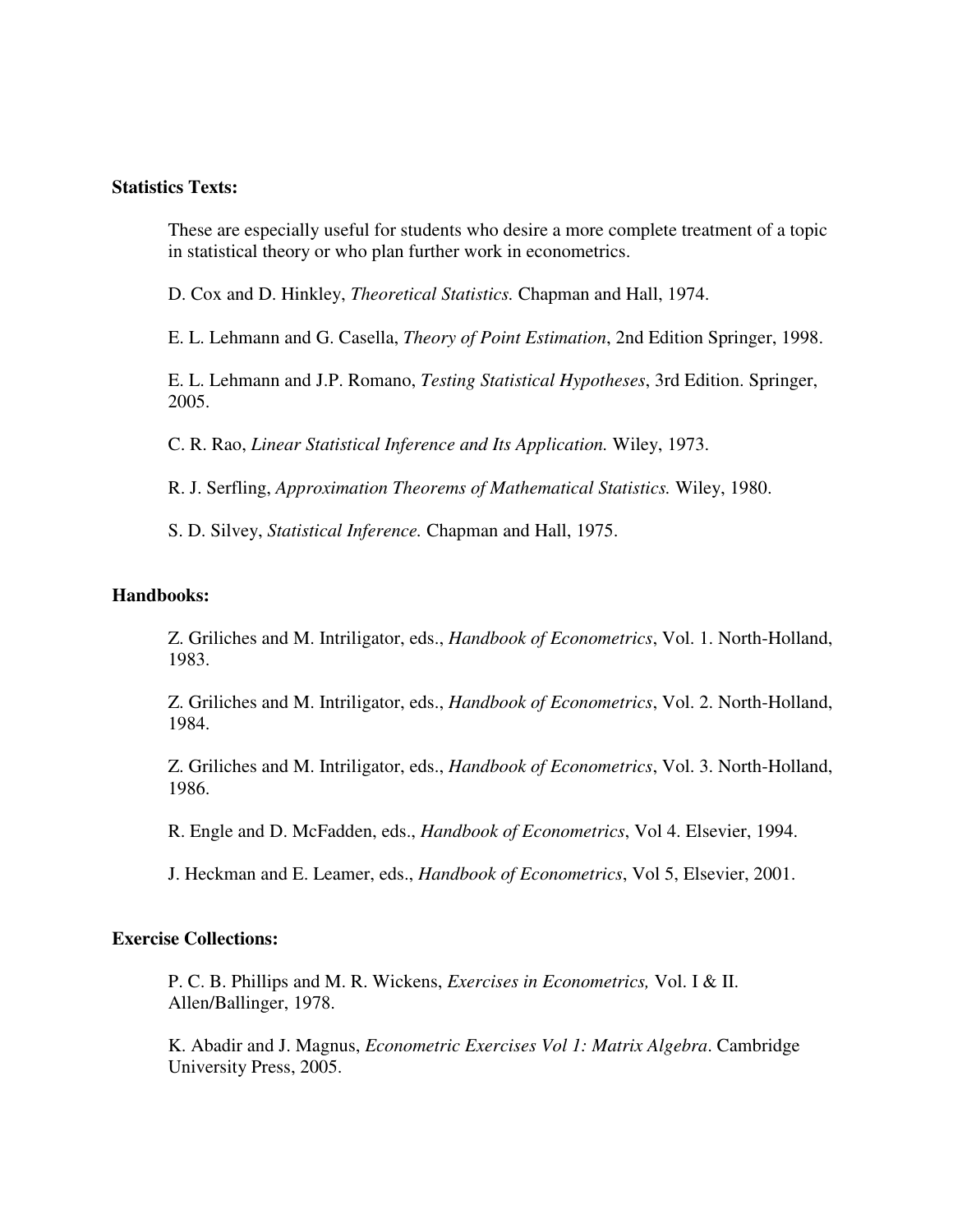# **Course Outline and Reading List**

(R - required reading; S - suggested reading)

0. Linear Algebra Review (covered in Section)

- (R) G: Appendix A
- (S) JD: Appendix A
- 1. Linear Regression Basic Results
	- Model Specification and Assumptions
	- Properties of Ordinary Least Squares (OLS) Estimators
	- Gauss-Markov Theorem
	- Partitioned Regression
	- Goodness of Fit and ANOVA
	- Normal Model and Maximum Likelihood
	- Stochastic Regressors
	- (R) G: Chapters 2-4
	- (S) PR: Chapter 1, Sec. 2.1-2.4, 2.6, Chapter 3, and Chapters 6-10
- 2. Linear Regression Hypothesis Testing
	- Tests of Linear Restrictions and Restricted Least Squares
	- Tests of Structural Change
	- (R) G: Chapter 5-6
	- (S) PR: Chapter 4 and Chapter 11
- 3. Asymptotics for the Linear Regression Model
	- Review of Some Preliminary Asymptotic Results
	- Asymptotic Theory for the Linear Regression Model
	- Tests of Nonlinear Restrictions
	- Asymptotic Efficiency and Maximum Likelihood Estimation
	- (R) G: Appendix D; Chapter 4, Sec. 4.4; Chapter 5, Sec 5.3-5.4 W: Chapters 3, 4.2.1-4.2.2
	- (S) Serfling: Chapter 1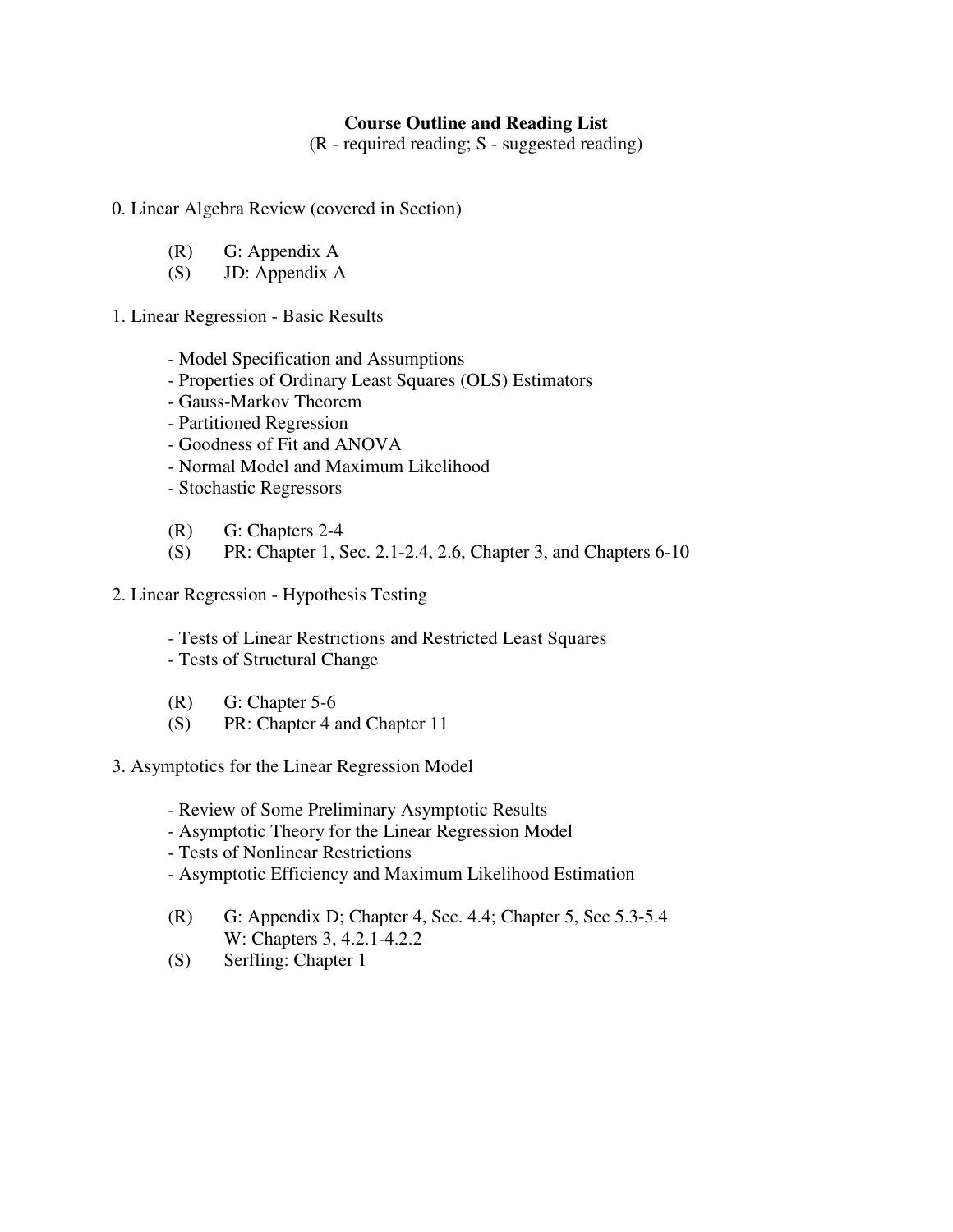- 4. Generalized Linear Regression Model
	- Generalized Least Squares
	- Heteroskedasticity
	- Serial Correlation
	- Robust Covariance Matrix Estimation
	- Seemingly Unrelated Regressions
	- (R) G: Chapters 9-10, W: Chapter s 4.2.3 and 7
	- (S) PR: Chapters 18-19

## 5. Non-orthogonality of Regressors and Errors

- Errors-in-Variables
- Simultaneous Equations Models
- Instrumental Variables Estimation
- Hausman-Wu Specification Tests
- (R) G: Chapter 8, W: Chapters 5, 8, and 9
- (S) PR: Chapters 20 and 26

#### 6. Bayesian Methods

- Bayesian Approach to Estimation and Inference
- Applications to Econometric Models
- (R) G: Chapter 8
	- Z: Chapters 1-3
- (S) CT: Chapter 13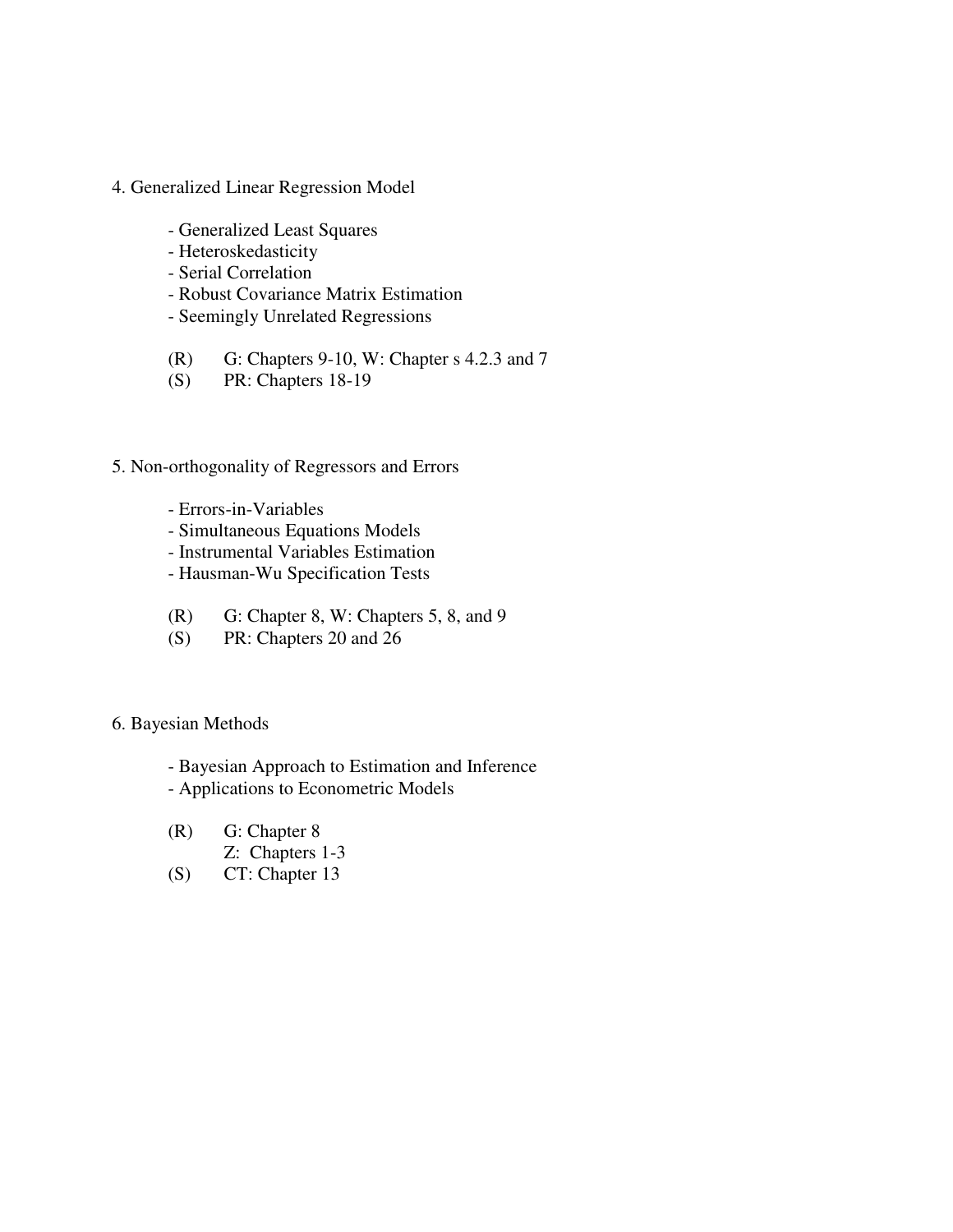#### 7. Bootstrap

- Parametric Bootstrap
- Nonparametric Bootstrap
- Bootstrap Estimation of Bias and Variance
- Consistency and Asymptotic Refinement
- Bootstrap Methods for Regression Models
- (R) G: Chapter 15; W: Chapter 12.8 Hall, P. "Methodology and Theory for the Bootstrap," In **Handbook of Econometrics**. Vol. IV. Edited by Robert F. Engle and Edward E. Leamer. Amsterdam, The Netherlands: North-Holland Publishing Co., 1994, chapter 39, pp. 2342-2383.
- (S) CT: Chapter 11